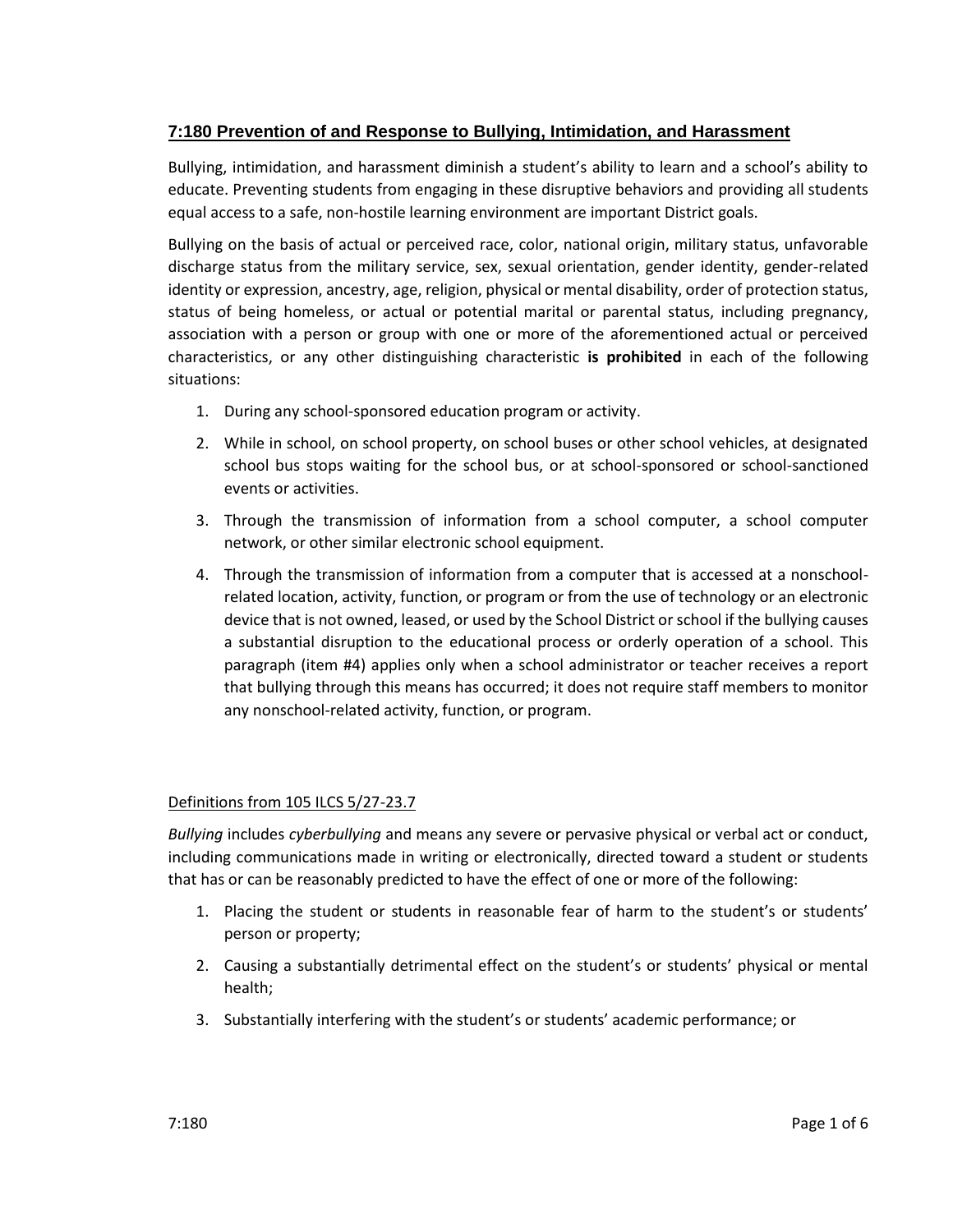4. Substantially interfering with the student's or students' ability to participate in or benefit from the services, activities, or privileges provided by a school.

*Cyberbullying* means bullying through the use of technology or any electronic communication, including without limitation any transfer of signs, signals, writing, images, sounds, data, or intelligence of any nature transmitted in whole or in part by a wire, radio, electromagnetic system, photoelectronic system, or photo-optical system, including without limitation electronic mail, Internet communications, instant messages, or facsimile communications. *Cyberbullying* includes the creation of a webpage or weblog in which the creator assumes the identity of another person or the knowing impersonation of another person as the author of posted content or messages if the creation or impersonation creates any of the effects enumerated in the definition of *bullying*. *Cyberbullying* also includes the distribution by electronic means of a communication to more than one person or the posting of material on an electronic medium that may be accessed by one or more persons if the distribution or posting creates any of the effects enumerated in the definition of *bullying*.

*Restorative measures* means a continuum of school-based alternatives to exclusionary discipline, such as suspensions and expulsions, that: (i) are adapted to the particular needs of the school and community, (ii) contribute to maintaining school safety, (iii) protect the integrity of a positive and productive learning climate, (iv) teach students the personal and interpersonal skills they will need to be successful in school and society, (v) serve to build and restore relationships among students, families, schools, and communities, and (vi) reduce the likelihood of future disruption by balancing accountability with an understanding of students' behavioral health needs in order to keep students in school.

*School personnel* means persons employed by, on contract with, or who volunteer in a school district, including without limitation school and school district administrators, teachers, school guidance counselors, school social workers, school counselors, school psychologists, school nurses, cafeteria workers, custodians, bus drivers, school resource officers, and security guards.

## Bullying Prevention and Response Plan

The Superintendent or designee shall develop and maintain a bullying prevention and response plan that advances the District's goal of providing all students with a safe learning environment free of bullying and harassment. This plan must be consistent with the requirements listed below; each numbered requirement, 1-12, corresponds with the same number in the list of required policy components in 105 ILCS 5/27-23.7(b) 1-12.

- 1. The District uses the definition of *bullying* as provided in this policy.
- 2. Bullying is contrary to State law and the policy of this District. However, nothing in the District's bullying prevention and response plan is intended to infringe upon any right to exercise free expression or the free exercise of religion or religiously based views protected under the First Amendment to the U.S. Constitution or under Section 3 of Article I of the Illinois Constitution.
- 3. Students are encouraged to immediately report bullying. A report may be made orally or in writing to the Nondiscrimination Coordinator, Building Principal, Assistant Building Principal,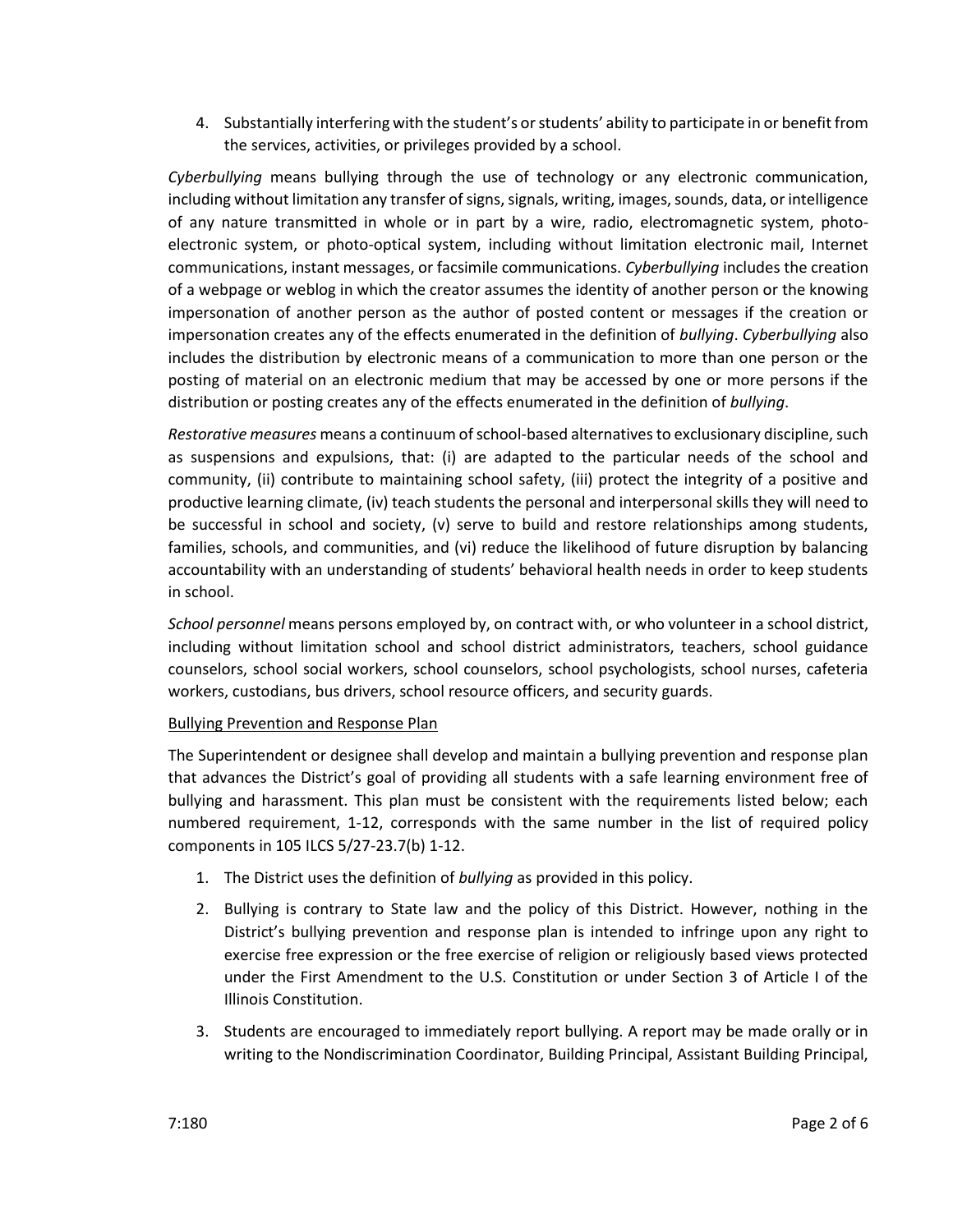Dean of Students, a Complaint Manager, or any staff member with whom the student is comfortable speaking. Anyone, including staff members and parents/guardians, who has information about actual or threatened bullying is encouraged to report it to the District named officials or any staff member. The District named officials and all staff members are available for help with a bully or to make a report about bullying. Anonymous reports are also accepted.

- 4. **Bullying Anonymous Hotline**
- **5. Addison Trail – 630-782-2801**
- **6. Willowbrook – 630-782-2803**

#### **Nondiscrimination Coordinator:**

Dr. Jean Barbanente, Asst. Supt. Name

2 Friendship Plaza, Addison, IL 60102 Address

[jbarbanente@dupage88.net](mailto:jbarbanente@dupage88.net) Email

(630) 530.3985 Telephone

#### **Complaint Managers:**

| Mrs. Iridia Niewinski, AT Asst. Prin. | Mr. Robert Daly, WB Asst. Prin.       |
|---------------------------------------|---------------------------------------|
| Name                                  | Name                                  |
| 213 N. Lombard, Addison, IL 60101     | 1250 N. Ardmore, Villa Park, IL 60181 |
| Address                               | Address                               |
| iniewinski@dupage88.net               | rdaly@dupage88.net                    |
| Email                                 | Email                                 |
| (630) 530.3307                        | (630) 530.3440                        |
| Telephone                             | Telephone                             |

7. Consistent with federal and State laws and rules governing student privacy rights, the Superintendent or designee shall promptly inform the parent(s)/guardian(s) of every student involved in an alleged incident of bullying and discuss, as appropriate, the availability of social work services, counseling, school psychological services, other interventions, and restorative measures.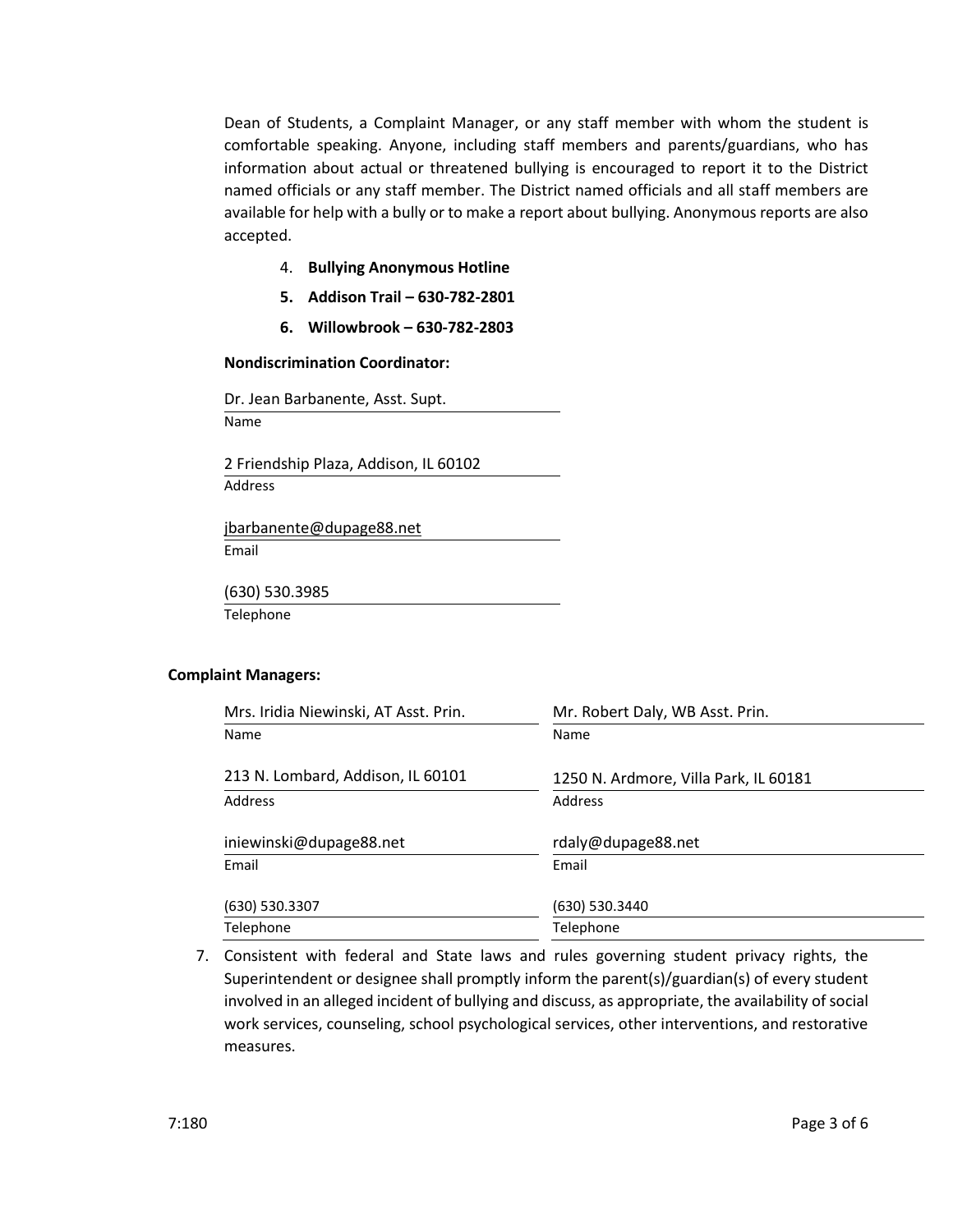- 8. The Superintendent or designee shall promptly investigate and address reports of bullying, by, among other things:
	- a. Making all reasonable efforts to complete the investigation within 10 school days after the date the report of a bullying incident was received and taking into consideration additional relevant information received during the course of the investigation about the reported bullying incident.
	- b. Involving appropriate school support personnel and other staff persons with knowledge, experience, and training on bullying prevention, as deemed appropriate, in the investigation process.
	- c. Notifying the Building Principal or school administrator or designee of the reported incident of bullying as soon as possible after the report is received.
	- d. Consistent with federal and State laws and rules governing student privacy rights, providing parents/guardians of the students who are parties to the investigation information about the investigation and an opportunity to meet with the Building Principal or school administrator or his or her designee to discuss the investigation, the findings of the investigation, and the actions taken to address the reported incident of bullying.

The Superintendent or designee shall investigate whether a reported incident of bullying is within the permissible scope of the District's jurisdiction and shall require that the District provide the victim with information regarding services that are available within the District and community, such as counseling, support services, and other programs.

- 9. The Superintendent or designee shall use interventions to address bullying, that may include, but are not limited to, school social work services, restorative measures, social-emotional skill building, counseling, school psychological services, and community-based services.
- 10. A reprisal or retaliation against any person who reports an act of bullying **is prohibited**. A student's act of reprisal or retaliation will be treated as *bullying* for purposes of determining any consequences or other appropriate remedial actions.
- 11. A student will not be punished for reporting bullying or supplying information, even if the District's investigation concludes that no bullying occurred. However, knowingly making a false accusation or providing knowingly false information will be treated as *bullying* for purposes of determining any consequences or other appropriate remedial actions.
- 12. The District's bullying prevention and response plan must be based on the engagement of a range of school stakeholders, including students and parents/guardians.
- 13. The Superintendent or designee shall post this policy on the District's website, if any, and include it in the student handbook, and, where applicable, post it where other policies, rules, and standards of conduct are currently posted. The policy must be distributed annually to parents/guardians, students, and school personnel (including new employees when hired), and must also be provided periodically throughout the school year to students and faculty.
- 14. The Superintendent or designee shall assist the Board with its evaluation and assessment of this policy's outcomes and effectiveness. This process shall include, without limitation: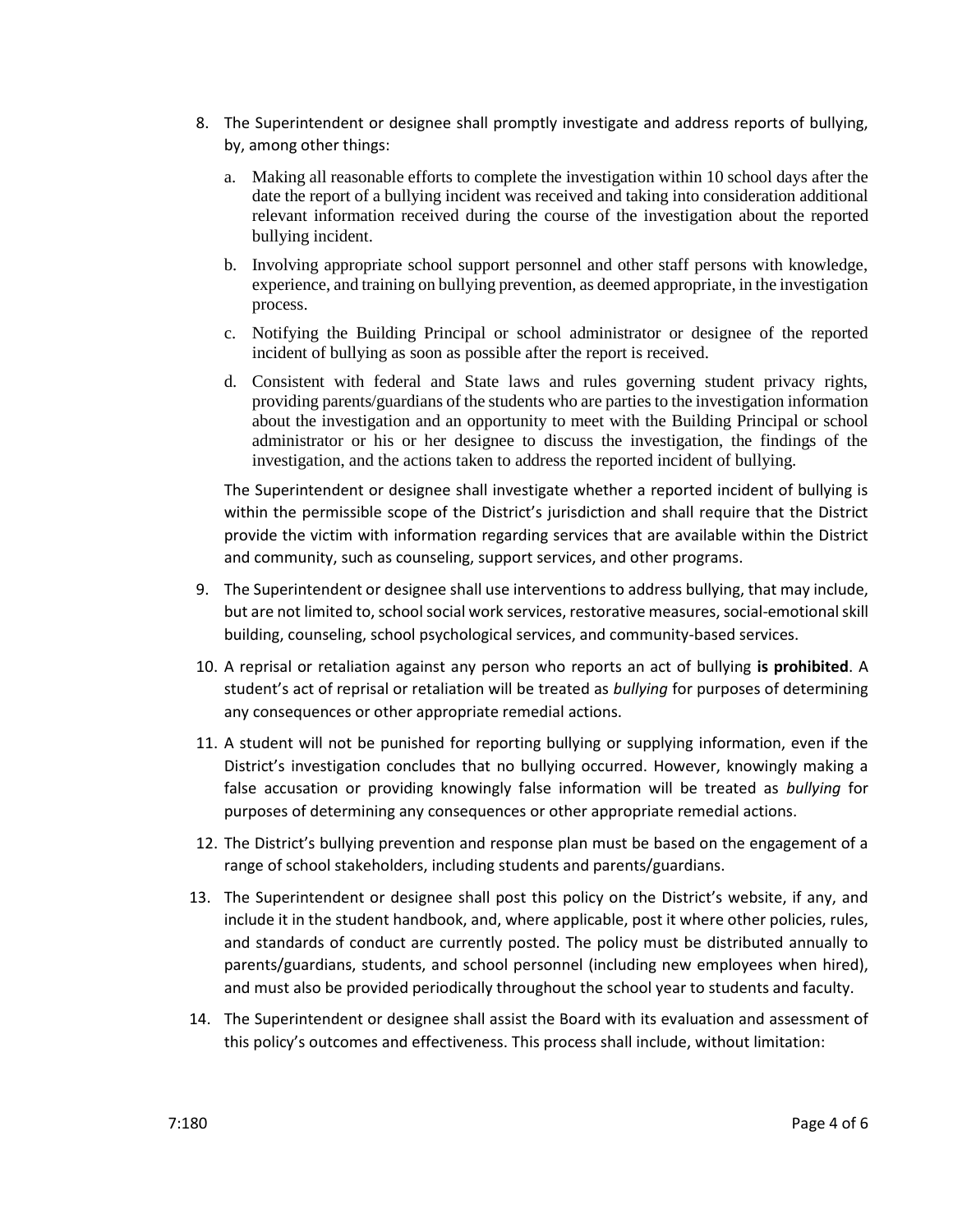- a. The frequency of victimization;
- b. Student, staff, and family observations of safety at a school;
- c. Identification of areas of a school where bullying occurs;
- d. The types of bullying utilized; and
- e. Bystander intervention or participation.

The evaluation process may use relevant data and information that the District already collects for other purposes. The Superintendent or designee must post the information developed as a result of the policy evaluation on the District's website, or if a website is not available, the information must be provided to school administrators, Board members, school personnel, parents/guardians, and students.

- 15. The Superintendent or designee shall fully implement the Board policies, including without limitation, the following:
	- a. 2:260, *Uniform Grievance Procedure*. A student may use this policy to complain about bullying.
	- b. 2:265, *Title IX Sexual Harassment Grievance Procedure*. Any person may use this policy to complain about sexual harassment in violation of Title IX of the Education Amendments of 1972.
	- c. 6:60, *Curriculum Content*. Bullying prevention and character instruction is provided in all grades in accordance with State law.
	- d. 6:65, *Student Social and Emotional Development*. Student social and emotional development is incorporated into the District's educational program as required by State law.
	- e. 6:235, *Access to Electronic Networks*. This policy states that the use of the District's electronic networks is limited to: (1) support of education and/or research, or (2) a legitimate business use.
	- f. 7:20, *Harassment of Students Prohibited*. This policy prohibits *any* person from harassing, intimidating, or bullying a student based on an identified actual or perceived characteristic (the list of characteristics in 7:20 is the same as the list in this policy).
	- g. 7:185, *Teen Dating Violence Prohibited*. This policy prohibits teen dating violence on school property, at school sponsored activities, and in vehicles used for school-provided transportation.
	- h. 7:190, *Student Behavior*. This policy prohibits, and provides consequences for, hazing, bullying, or other aggressive behaviors, or urging other students to engage in such conduct.
	- i. 7:310, *Restrictions on Publications; Elementary Schools,* and 7:315, *Restrictions on Publications; High Schools*. These policies prohibit students from and provide consequences for: (1) accessing and/or distributing at school any written, printed, or electronic material, including material from the Internet, that will cause substantial disruption of the proper and orderly operation and discipline of the school or school